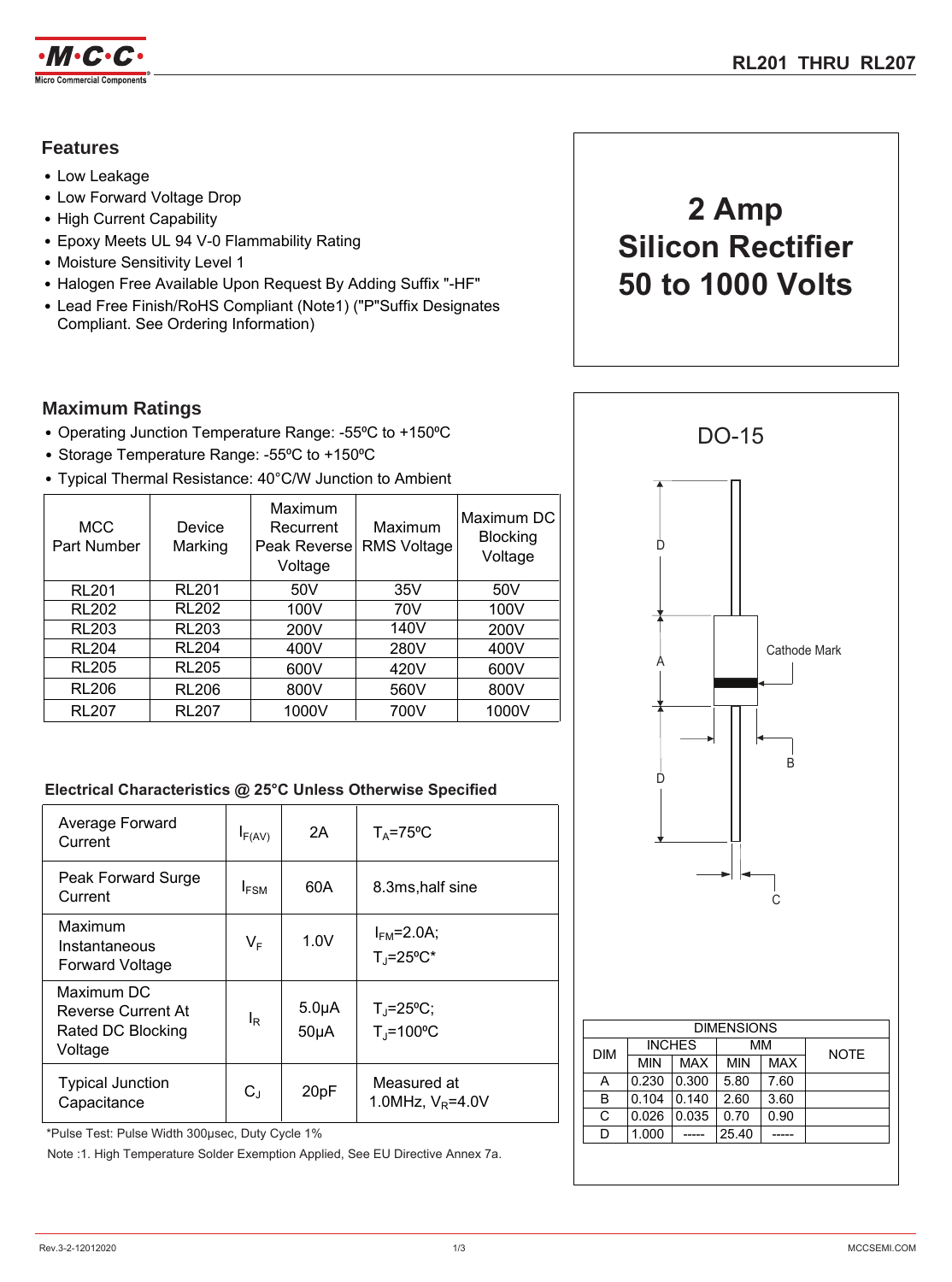

# **Curve Characteristics**